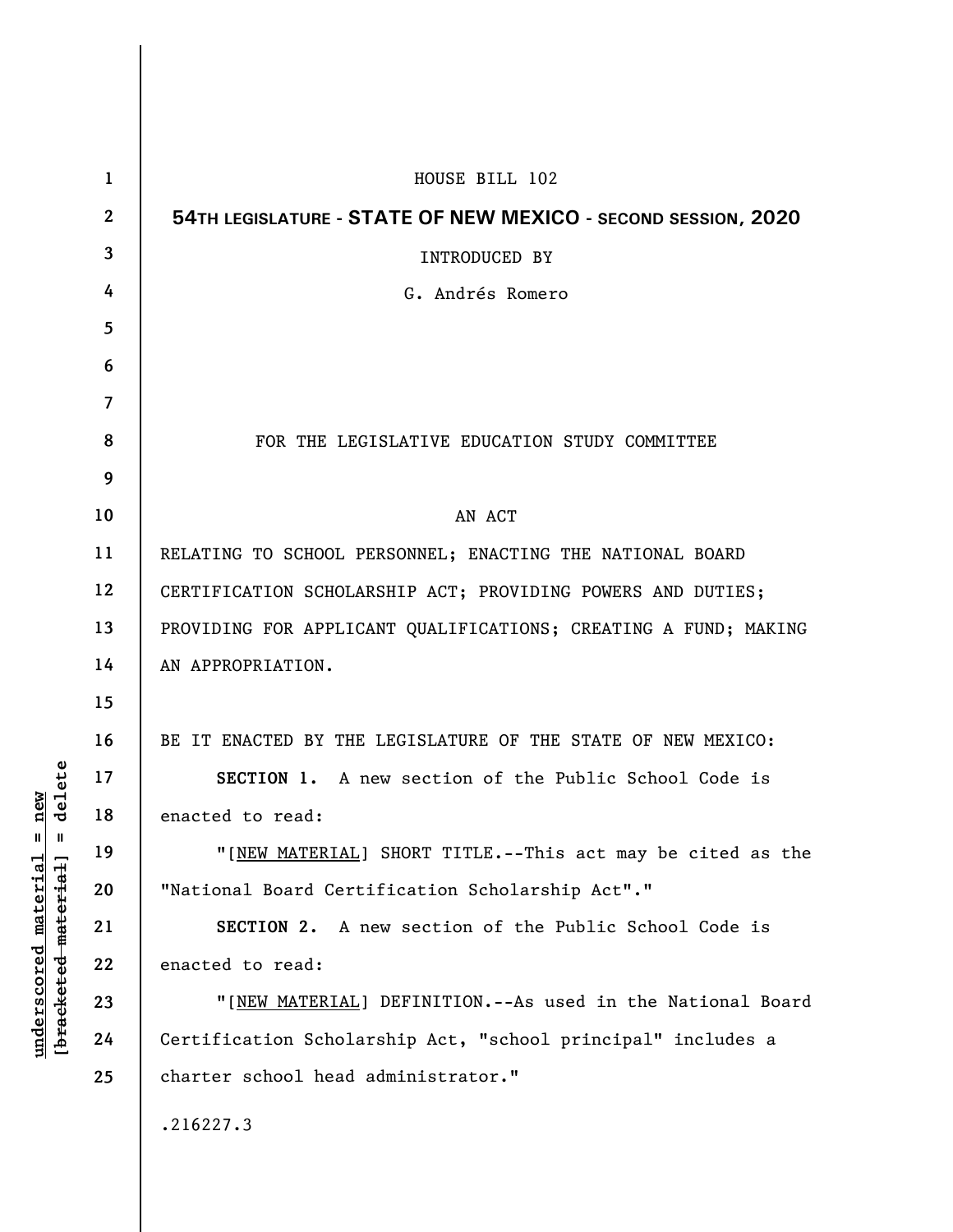**1 2 SECTION 3.** A new section of the Public School Code is enacted to read:

"[NEW MATERIAL] SCHOLARSHIP PROGRAM--DEPARTMENT POWERS AND DUTIES--QUALIFICATIONS--APPLICATIONS--PREFERENCES--REPORTS.--

**5 6 7 8 9 10 11 12 13 14 15 16**  A. The department may award a "national board certification scholarship" to an eligible teacher seeking certification from the national board for professional teaching standards, which scholarship shall be equal to the certification fees assessed by the national board. A scholarship shall be for no longer than three years, paid annually upon notification that the teacher is still an active participant in the certification process, unless the department finds that exigent circumstances prevent the teacher from finishing the certification process within three years. The department shall provide by rule what circumstances qualify as exigent circumstances.

B. A teacher is eligible to apply for a national board certification scholarship if the teacher:

(1) is a New Mexico resident;

 $- 2 -$ 

**21**  license;

(3) is teaching in a New Mexico public school;

(2) holds a valid level two or higher teaching

and

(4) submits a reference letter from the teacher's school principal.

.216227.3

 $\frac{1}{2}$  intereted material = delete **[bracketed material] = delete**  $underscored material = new$ **underscored material = new**

**17** 

**18** 

**19** 

**20** 

**22** 

**23** 

**24** 

**25** 

**3** 

**4**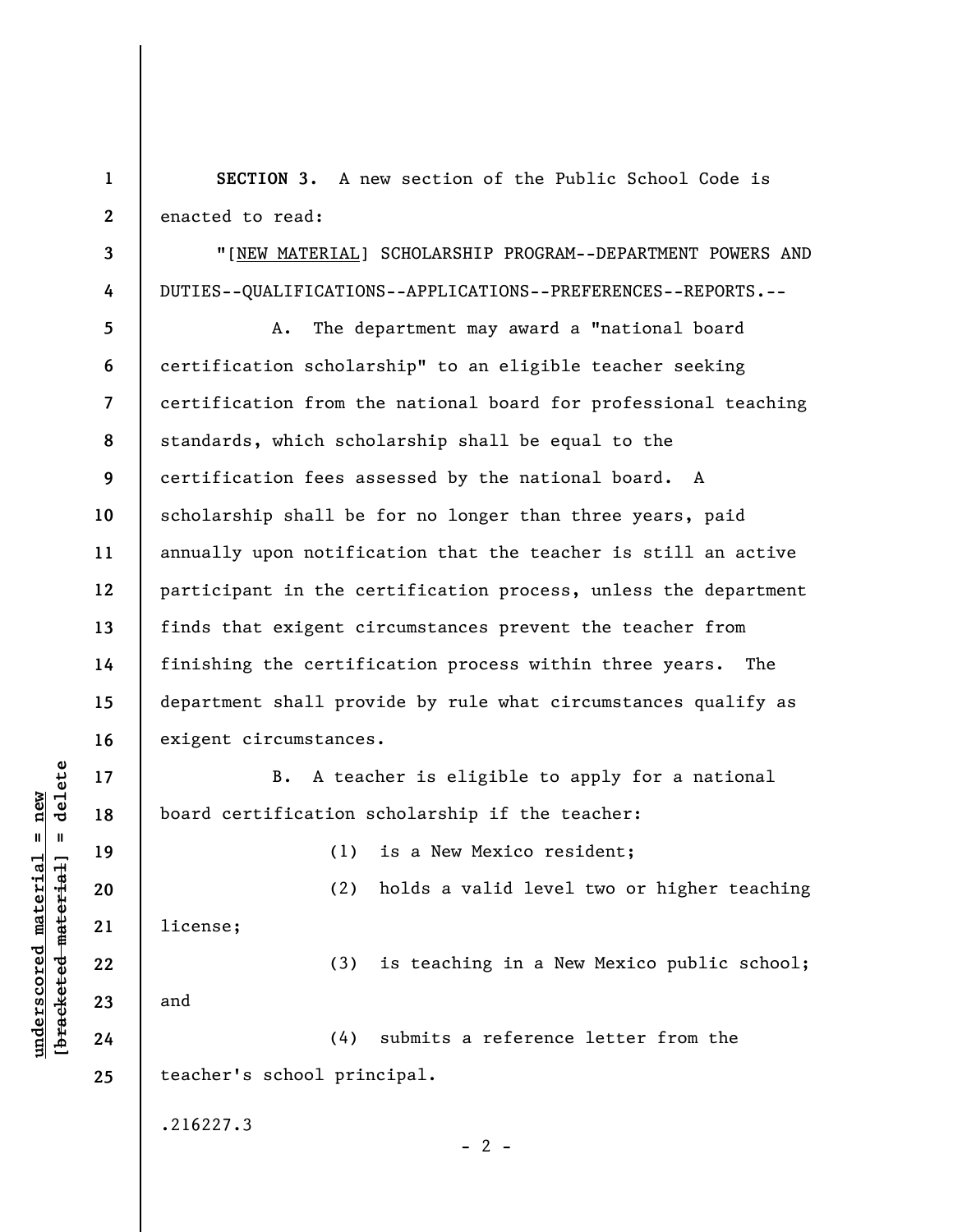**1 2 3**  C. Applications shall be submitted to the department on forms and in a manner provided by rule of the department.

**4 5 6 7 8 9**  D. The department may provide by rule for scholarship contractual terms and application evaluation and other criteria to implement the scholarship program, including subject matter and grade-level preferences if there are more applications than available funding. The department may interview applicants.

**10 11 12**  E. The department shall provide an annual report on the national board certification scholarship program to the governor and the legislature, including the:

**13 14**  (1) number of teachers who receive scholarships each year and the value of each scholarship;

**15 16**  (2) number of teachers who receive national board certification each year through the scholarship program;

(3) length of time each teacher takes to receive certification;

(4) educator evaluation rating for scholarship recipients during their first five years of teaching as boardcertified teachers;

(5) name of the school district and public school where the scholarship recipient is employed; and

(6) performance of students in classes taught by scholarship-supported board-certified teachers in comparison .216227.3

 $-3 -$ 

 $b$ racketed material] = delete **[bracketed material] = delete**  $underscored material = new$ **underscored material = new**

**17** 

**18** 

**19** 

**20** 

**21** 

**22** 

**23** 

**24** 

**25**